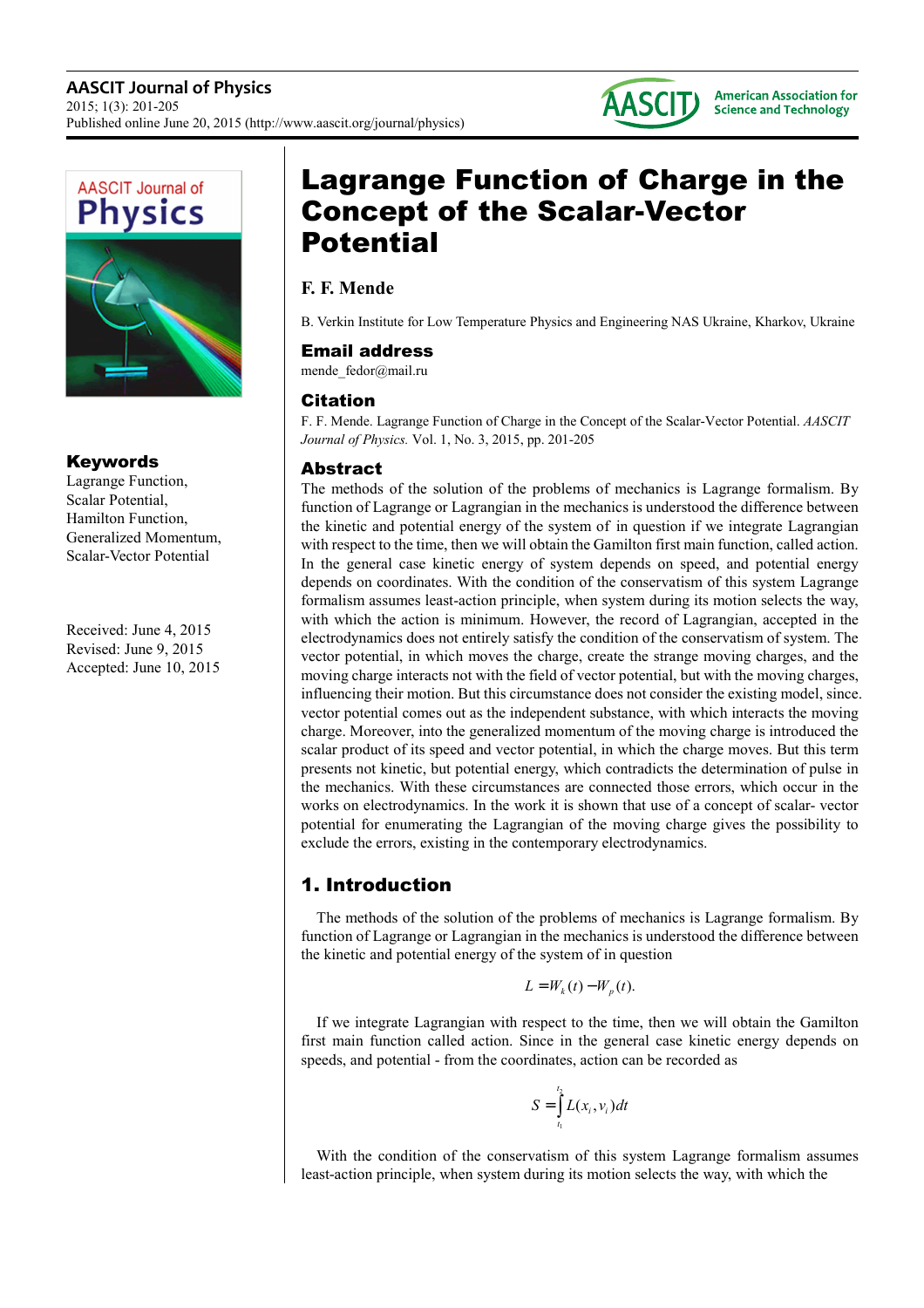action is minimum.

In the electrodynamics Lagrangian of the charged particle, which is moved with the relativistic speed, is written as follows [1]:

$$
L = -mc^2 \sqrt{1 - \frac{v^2}{c^2}} - q(\varphi + \mu_0(\vec{v}\vec{A}_H))
$$
 (1.1)

This expression will be written down for the nonrelativistic speeds:

$$
L = \frac{mv^2}{2} - q\left(\varphi + \mu_0(\vec{v}\vec{A}_H)\right)
$$

where  $q$ ,  $m$ ,  $\vec{v}$  are charge mass and the velocity of charge, *c* is the speed of light,  $\mu_0$  is magnetic permeability of vacuum,  $\varphi$  is scalar potential of electric field,  $A_H$  is the vector potential of magnetic field, in which it moves with particle. This expression and further all relationships are written in the system of the units SI. However, the record of Lagrangian, accepted in the electrodynamics does not entirely satisfy the condition of the conservatism of system. The vector potential, in which moves the charge, create the strange moving charges, and the moving charge interacts not with the field of vector potential, but with the moving charges, influencing their motion. But this circumstance does not consider the existing model, since. vector potential comes out as the independent substance, with which interacts the moving charge.

In the work [2] are located misunderstanding, on p. 279 read: "Therefore even in the relativistic approximation Lagrange's function in the electromagnetic field cannot be represented in the form differences in the kinetic and potential energy" (end of the quotation).

In the relationship (1.1), of the author it confuses the term, that contains the scalar product of the charge rate and vector potential, and he does not know, to what form of energy it to carry.

Among other things, this uncertainty is not over, and Landau works [3]. The introduction of the Lagrange function and moving charge in this work on paragraphs 16 and 17. With the introduction of these concepts in paragraph 16 is done the following observation: "The following below assertions it is necessary to examine to a considerable degree as the result of experimental data. The form of action for the particle in the electromagnetic field cannot be established on the basis only of general considerations, such as the requirement of relativistic invariance. (latter it would allow in action also the member of form integral of Ads, where A scalar function" (end of the quotation).

But with the further consideration of this question of any experimental data the author does not give and it is not completely understandable, on what bases Lagrangian's function introduces in the form (1.1). It is further - it is still worse. Without understanding the physical essence of Lagrangian, and in fact guess its (see relationship (17.4) into [3]), the author immediately includes the potential part (the scalar product of speed and vector potential) in generalized momentum, and then for finding the force is differentiated on the coordinate of Lagrangian, calculating gradient from this value (see relationship after equality (18.1) of [3]). But, finding gradient from the work indicated, the author thus recognizes his potential status.

In the mechanics by pulse is understood the work of the mass of particle to its speed. Multiplying pulse on the speed, mechanical energy is derived. In the electrodynamics, in connection with the fact that the charge has a mass; also is introduced the concept of angular impulse. But this not all. Is introduced also the concept of the generalized momentum

$$
\vec{P} = m\vec{v} + q\vec{A}
$$

,

When to the angular impulse is added the work of charge to the vector potential of magnetic field, in which moves the charge. Moreover even with the insignificant magnetic fields this additive considerably exceeds angular impulse. If generalized momentum scalar was multiplied by the speed

$$
\vec{v}\vec{P} = m(\vec{v})^2 + q\vec{v}\vec{A},\qquad(1.2)
$$

That angular impulse will give kinetic energy. Scalar product of speed and vector potential will also give energy, here only this energy proves to be not kinetic, but potential. Here and is obtained, when it enters into the composition of energy of the moving charge and kinetic, and potential energy. With this is connected the incomprehension of physical nature of last term in the relationship (1.2), the having place in the work [2].

We already said that the record of Lagrangian (1.1) does not in the form satisfy the condition of the conservatism of system. This is connected with the fact that the vector potential, entering this relationship, it is connected with the motion of the strange charges, with which interacts the moving charge. A change in the charge rate, for which is located Lagrangian, will involve a change in the speed of these charges, and energy of the moving charge will be spent to this. In order to ensure the conservatism of system, it is necessary to know interaction energy of the moving charge with all strange charges, including with those, on which depends vector potential. This can be made a way of using the scalar- vector potential.

#### 2. Concept of Scalar-Vector Potential

Gertz not only rewrote Maksvell's equations in the terms of partial derivatives. It made mistakes only in the fact that the electrical and magnetic fields were considered the invariants of speed. But already simple example of long lines is evidence of the inaccuracy of this approach. With the propagation of wave in the long line it is filled up with two forms of energy, which can be determined through the currents and the voltages or through the electrical and magnetic fields in the line. And only after wave will fill with electromagnetic energy all space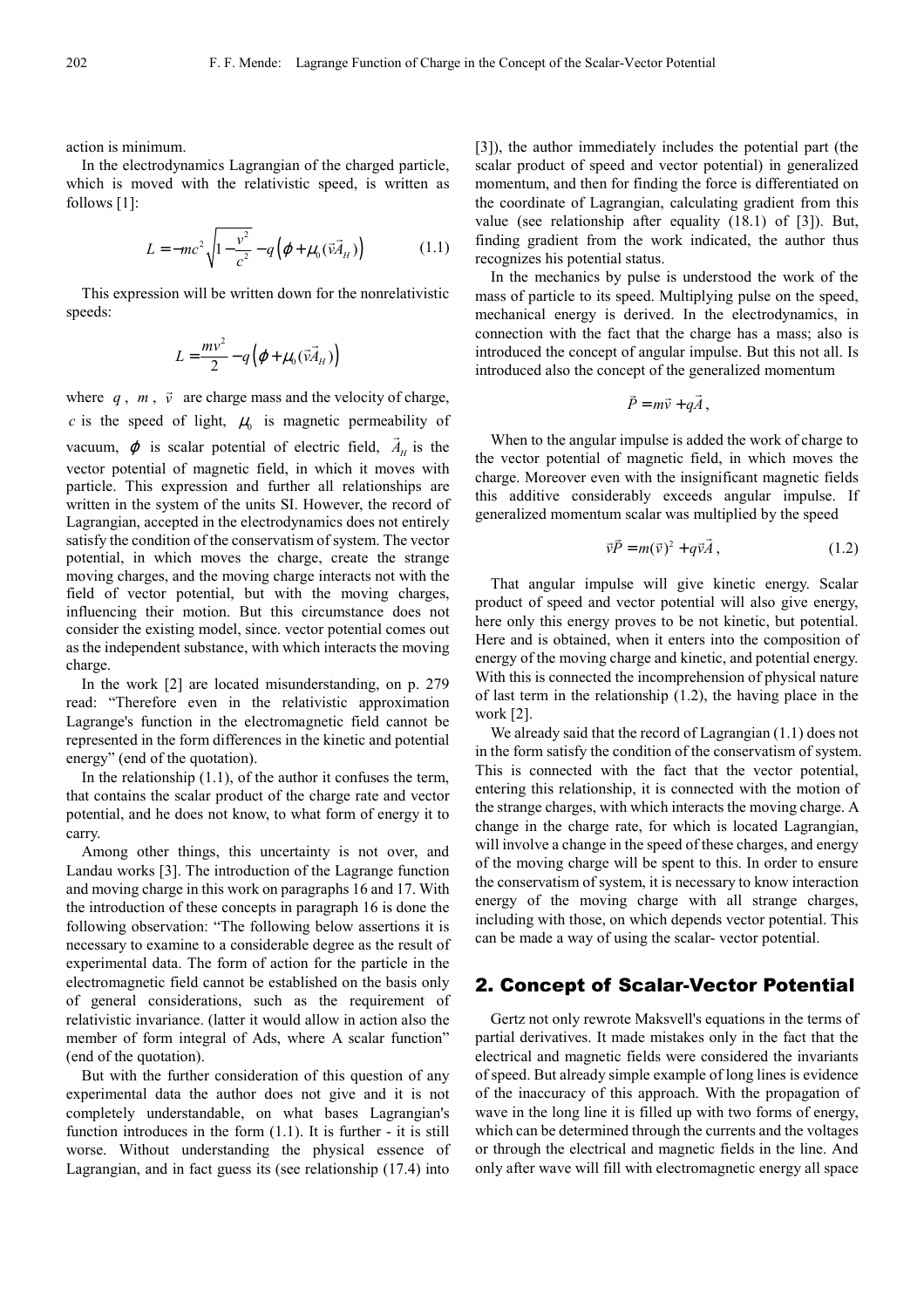between the generator and the load on it will begin to be separated energy. I.e. the time, by which stays this process, generator expended its power to the filling with energy of the section of line between the generator and the load. But if we begin to move away load from incoming line, then a quantity of energy being isolated on it will decrease, since. the part of the energy, expended by source, will leave to the filling with energy of the additional length of line, connected with the motion of load. If load will approach a source, then it will obtain an additional quantity of energy due to the decrease of its length. But if effective resistance is the load of line, then an increase or the decrease of the power expendable in it can be connected only with a change in the stress on this resistance. Therefore we come to the conclusion that during the motion of the observer of those of relatively already existing in the line fields on must lead to their change.

Being located in assigned IS, us interest those fields, which are created in it by the fixed and moving charges, and also by the electromagnetic waves, which are generated by the fixed and moving sources of such waves. The fields, which are created in this IS by moving charges and moving sources of electromagnetic waves, we will call dynamic. Can serve as an example of dynamic field the magnetic field, which appears around the moving charges.

As already mentioned, in the classical electrodynamics be absent the rule of the conversion of electrical and magnetic fields on upon transfer of one inertial system to another. This deficiency removes SR, basis of which are the covariant Lorenz conversions. With the entire mathematical validity of this approach the physical essence of such conversions up to now remains unexplained.

In this division will made attempt find the precisely physically substantiated ways of obtaining the conversions fields on upon transfer of one IS to another, and to also explain what dynamic potentials and fields can generate the moving charges. The first step, demonstrated in the works [4], was made in this direction a way of the introduction of the symmetrical laws of magnetoelectric and electromagnetic induction. These laws are written as follows [4-11]

$$
\oint \vec{E}' dl' = -\int \frac{\partial \vec{B}}{\partial t} d\vec{s} + \oint \left[ \vec{v} \times \vec{B} \right] dl'
$$
\n
$$
\oint \vec{H}' dl' = \int \frac{\partial \vec{D}}{\partial t} d\vec{s} - \oint \left[ \vec{v} \times \vec{D} \right] dl'
$$
\n(2.1)

or

$$
rot\vec{E}' = -\frac{\partial \vec{B}}{\partial t} + rot \left[ \vec{v} \times \vec{B} \right]
$$
  

$$
rot\vec{H}' = \frac{\partial \vec{D}}{\partial t} - rot \left[ \vec{v} \times \vec{D} \right]
$$
 (2.2)

For the constants fields on these relationships they take the form:

$$
\vec{E}' = \begin{bmatrix} \vec{v} \times \vec{B} \end{bmatrix} \n\vec{H}' = -\begin{bmatrix} \vec{v} \times \vec{D} \end{bmatrix}
$$
\n(2.3)

In relationships  $(2.1-2.3)$ , which assume the validity of the Galileo conversions, prime and not prime values present fields and elements in moving and fixed IS respectively. It must be noted, that conversions (2.3) earlier could be obtained only from Lorenz conversions.

The relationships (2.1-2.3), which present the laws of induction, do not give information about how arose fields in initial fixed IS. They describe only laws governing the propagation and conversion fields on in the case of motion with respect to the already existing fields.

The relationship  $(2.3)$  attest to the fact that in the case of relative motion of frame of references, between the fields *E* and *H* there is a cross coupling, i.e., motion in the fields *H* leads to the appearance fields on *E* and vice versa. From these relationships escape the additional consequences, which were for the first time examined in the work [7].

The electric field  $E = \frac{g}{2\pi\epsilon r}$  outside the charged long rod with a linear density *g* decreases as  $\frac{1}{r}$ , where *r* is distance

from the central axis of the rod to the observation point.

If we in parallel to the axis of rod in the field *E* begin to move with the speed  $\Delta v$  another IS, then in it will appear the additional magnetic field  $\Delta H = \varepsilon E \Delta v$ . If we now with respect to already moving IS begin to move third frame of reference with the speed  $\Delta v$ , then already due to the motion in the field ∆*H* will appear additive to the electric field  $\Delta E = \mu \varepsilon E (\Delta v)^2$ . This process can be continued and further, as a result of which can be obtained the number, which gives the value of the electric field  $E'_v(r)$  in moving IS with reaching of the speed  $v = n\Delta v$ , when  $\Delta v \rightarrow 0$ , and  $n \rightarrow \infty$ . In the final analysis in moving IS the value of dynamic electric field will prove to be more than in the initial and to be determined by the relationship:

$$
E'(r, v_{\perp}) = \frac{gch\frac{v_{\perp}}{c}}{2\pi\epsilon r} = Ech\frac{v_{\perp}}{c}.
$$

If speech goes about the electric field of the single charge *e* , then its electric field will be determined by the relationship:

$$
E'(r, v_{\perp}) = \frac{ech \frac{v_{\perp}}{c}}{4\pi \varepsilon r^2} ,
$$

where  $v_{\perp}$  is normal component of charge rate to the vector, which connects the moving charge and observation point.

Expression for the scalar potential, created by the moving charge, for this case will be written down as follows:

$$
\varphi'(r, v_{\perp}) = \frac{ech \frac{v_{\perp}}{c}}{4\pi \varepsilon r} = \varphi(r) ch \frac{v_{\perp}}{c}
$$
 (2.4)

where  $\varphi(r)$  is scalar potential of fixed charge. The potential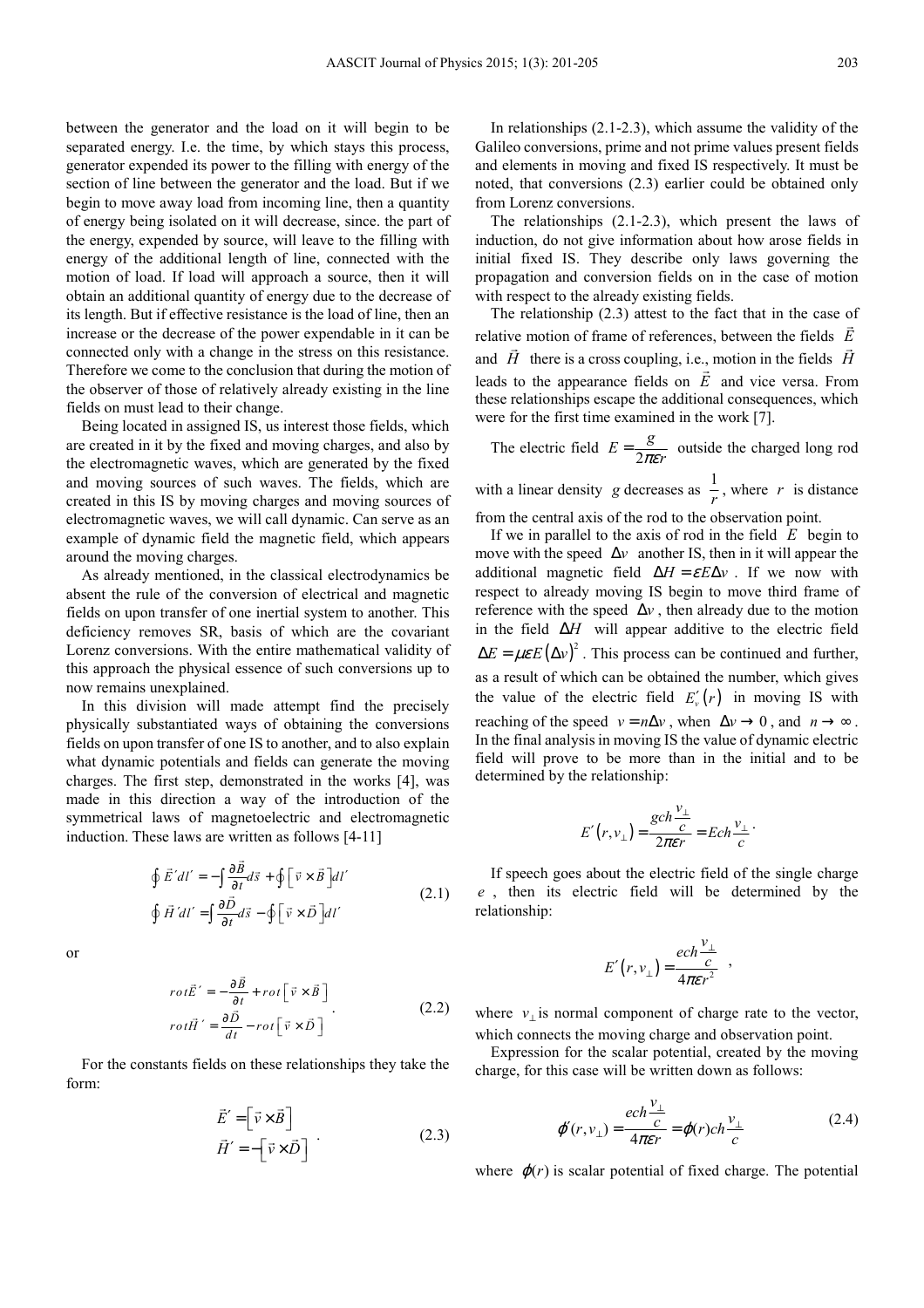$\varphi'(r, v_+)$  can be named scalar-vector, since. it depends not only on the absolute value of charge, but also on speed and direction of its motion with respect to the observation point. Maximum value this potential has in the direction normal to the motion of charge itself.

## 3. Lagrange Formalism in the Concept of Scalar-Vector Potential

The scalar potential  $\varphi(r)$  at the point of the presence of charge is determined by all surrounding charges  $g_j$  and is determined by the relationship:

$$
\varphi(r) = \sum_j \frac{1}{4\pi\varepsilon} \frac{g_j}{r_j}
$$

The potential, determined by the relationship creates each moving charge at the observation point (2.5).

If some quantity of moving and fixed charges surrounds this point of space, then for finding the scalar potential in the given one to point it is necessary to produce the summing up of their potentials:

$$
\varphi'(r) = \sum_j \varphi(r_j) ch \frac{v_{j\perp}}{c} = \sum_j \frac{1}{4\pi \varepsilon} \frac{g_j}{r_j} ch \frac{v_{j\perp}}{c}
$$

Taking into account this circumstance Lagrangian of the charge *e* , which is found in the environment of the fixed and moving strange charges can be written down as follows:

$$
L = -e \sum_{j} \frac{1}{4\pi \varepsilon} \frac{g_j}{r_j} ch \frac{v_{j\perp}}{c}
$$

In that the case, if the charge *e* itself moves relatively by selected IS with the speed  $v$ , that its Lagrangian is, as earlier, determined by the relationship (1. 1) with the only difference that as the speeds  $v_{j\perp}$  relative charge rates with respect to the charge are taken *e* and is added the term, that determines kinetic energy of charge. Lagrangian for the low speeds in this case takes the form:

$$
L = \frac{mv^2}{2} - e \sum_{j} \frac{1}{4\pi \varepsilon} \frac{g_j}{r_j} ch \frac{v_{j\perp}}{c}
$$

This approach is deprived already of the deficiency indicated, since it satisfies the complete conservatism of system, since in Lagrangian are taken into account all interactions charge with its surrounding charges.

## 4. Conclusion

The methods of the solution of the problems of mechanics is Lagrange formalism. By function of Lagrange or Lagrangian in the mechanics is understood the difference between the kinetic and potential energy of the system of in question if we integrate Lagrangian with respect to the time, then we will obtain the Gamilton first main function, called action. In the general case kinetic energy of system depends on speed, and potential energy depends on coordinates. With the condition of the conservatism of this system Lagrange formalism assumes least-action principle, when system during its motion selects the way, with which the action is minimum. However, the record of Lagrangian, accepted in the electrodynamics does not entirely satisfy the condition of the conservatism of system. The vector potential, in which moves the charge, create the strange moving charges, and the moving charge interacts not with the field of vector potential, but with the moving charges, influencing their motion. But this circumstance does not consider the existing model, since vector potential comes out as the independent substance, with which interacts the moving charge. Moreover, into the generalized momentum of the moving charge is introduced the scalar product of its speed and vector potential, in which the charge moves. But this term presents not kinetic, but potential energy, which contradicts the determination of pulse in the mechanics. With these circumstances are connected those errors, which occur in the works on electrodynamics. In the work it is shown that use of a concept of scalar- vector potential for enumerating the Lagrangian of the moving charge gives the possibility to exclude the errors, existing in the contemporary electrodynamics.

#### References

- [1] R. Feynman, R. Leighton, M. Sends. Feynman lectures on physics, – М.. Mir, Vol. 6, 1977.
- [2] V. G. Levich. Course of Theoretical Physics. M: Fizmatgiz 1962.
- [3] L. D. Landau, E. M. Lifshitz. Theory field. M.: Nauka, 1988.
- [4] F. F. Mende, On refinement of equations of electromagnetic induction, – Kharkov, deposited in VINITI, No 774 – B88 Dep., 1988.
- [5] F. F. Mende, Are there errors in modern physics. Kharkov, Constant, 2003.
- [6] F. F. Mende, On refinement of certain laws of classical electrodynamics, arXiv, physics/0402084.
- [7] F. F. Mende, Conception of the scalar-vector potential in contemporary electrodynamics, arXiv, physics/0506083.
- [8] F. F. Mende, Concept of Scalar-Vector Potential in the Contemporary Electrodynamic, Problem of Homopolar Induction and Its Solution, International Journal of Physics, 2014, Vol. 2, No. 6, 202-210
- [9] F. F. Mende, Consideration and the Refinement of Some Laws and Concepts of Classical Electrodynamics and New Ideas in Modern Electrodynamics, International Journal of Physics, 2014, Vol. 2, No. 8, 231-263.
- [10] F. F. Mende. What is Not Taken into Account and they Did Not Notice Ampere, Faraday, Maxwell, Heaviside and Hertz. AASCIT Journal of Physics. Vol. 1, No. 1, 2015, pp. 28-52.